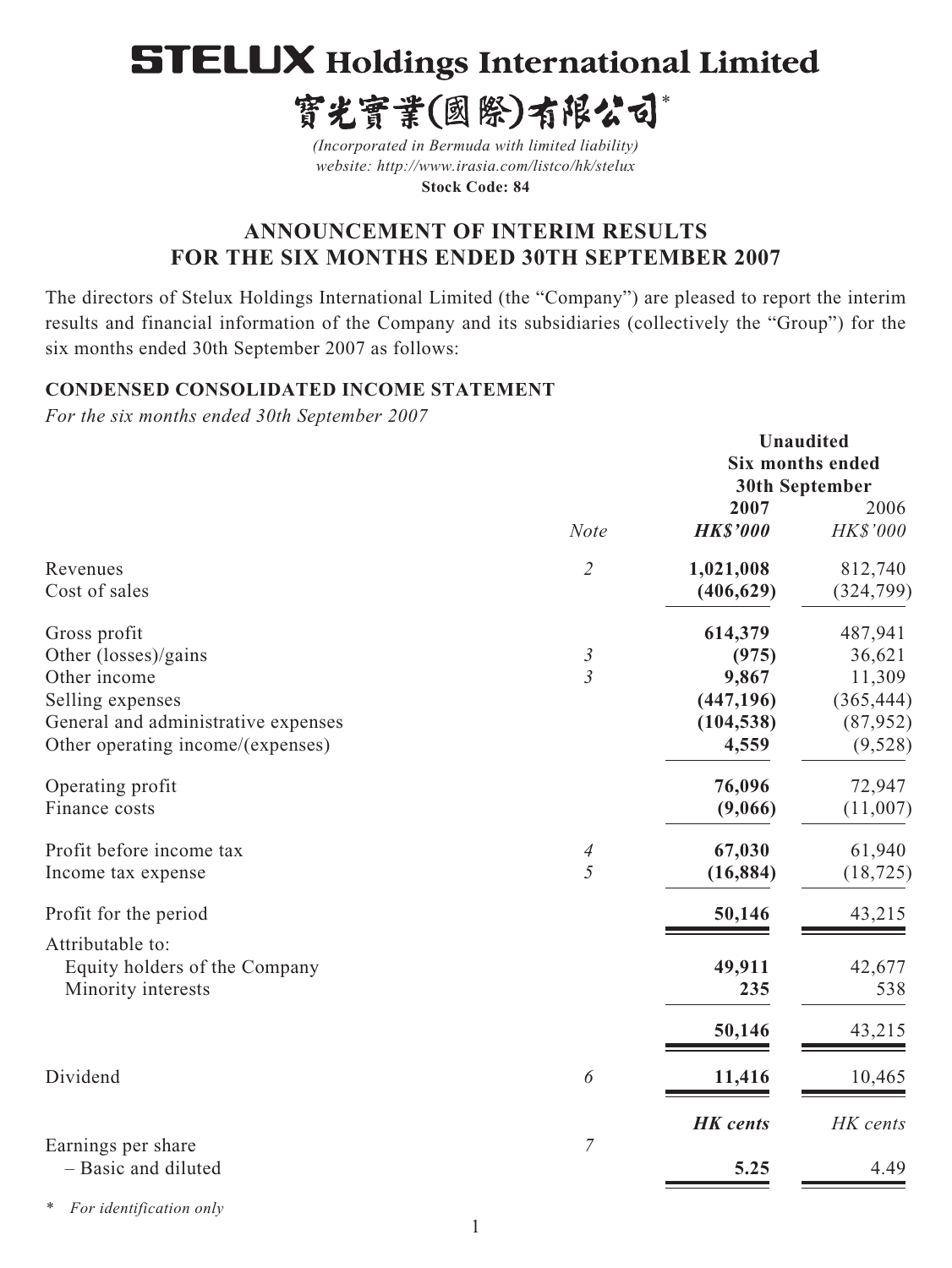# **CONDENSED CONSOLIDATED BALANCE SHEET**

*At 30th September 2007 and 31st March 2007*

|                                                     | <b>Unaudited</b><br><b>30th September</b><br>2007 | 31st March<br>2007 |
|-----------------------------------------------------|---------------------------------------------------|--------------------|
| <b>Note</b>                                         | <b>HK\$'000</b>                                   | <b>HK\$'000</b>    |
| <b>ASSETS</b><br>Non-current assets                 |                                                   |                    |
| Property, plant and equipment                       | 202,367                                           | 192,209            |
| Investment properties                               | 1,300                                             | 1,300              |
| Prepayment of lease premium                         | 144,851                                           | 152,974            |
| Intangible assets                                   | 23,377                                            | 23,027             |
| Deferred tax assets                                 | 25,661                                            | 21,092             |
| Available-for-sale financial assets                 | 13,252                                            | 13,252             |
|                                                     | 410,808                                           | 403,854            |
| Current assets                                      |                                                   |                    |
| <b>Stocks</b><br>8<br>Debtors and prepayments       | 608,957<br>348,648                                | 518,284<br>376,607 |
| Bank balances and cash                              | 116,326                                           | 105,103            |
|                                                     | 1,073,931                                         | 999,994            |
| Non-current assets held for sale                    |                                                   | 32,473             |
|                                                     | 1,073,931                                         | 1,032,467          |
| Total assets                                        | 1,484,739                                         | 1,436,321          |
| <b>EQUITY</b>                                       |                                                   |                    |
| Capital and reserves attributable to the            |                                                   |                    |
| equity holders of the Company                       |                                                   |                    |
| Share capital                                       | 95,134                                            | 95,134             |
| Reserves                                            | 653,920                                           | 614,958            |
| Declared interim / proposed final dividend          | 11,416                                            | 27,589             |
| Shareholders' funds                                 | 760,470                                           | 737,681            |
| Minority interests                                  | 4,397                                             | 4,587              |
| Total equity                                        | 764,867                                           | 742,268            |
| <b>LIABILITIES</b>                                  |                                                   |                    |
| Non-current liabilities<br>Deferred tax liabilities |                                                   |                    |
| <b>Borrowings</b>                                   | 2,776<br>77,475                                   | 2,825<br>71,223    |
|                                                     |                                                   |                    |
| <b>Current liabilities</b>                          | 80,251                                            | 74,048             |
| 9<br>Creditors and accruals                         | 401,934                                           | 321,195            |
| Income tax payable                                  | 33,680                                            | 33,382             |
| Current portion of borrowings                       | 204,007                                           | 265,428            |
|                                                     | 639,621                                           | 620,005            |
| <b>Total liabilities</b>                            | 719,872                                           | 694,053            |
| <b>Total equity and liabilities</b>                 | 1,484,739                                         | 1,436,321          |
| Net current assets                                  | 434,310                                           | 412,462            |
| <b>Total assets less current liabilities</b>        | 845,118                                           | 816,316            |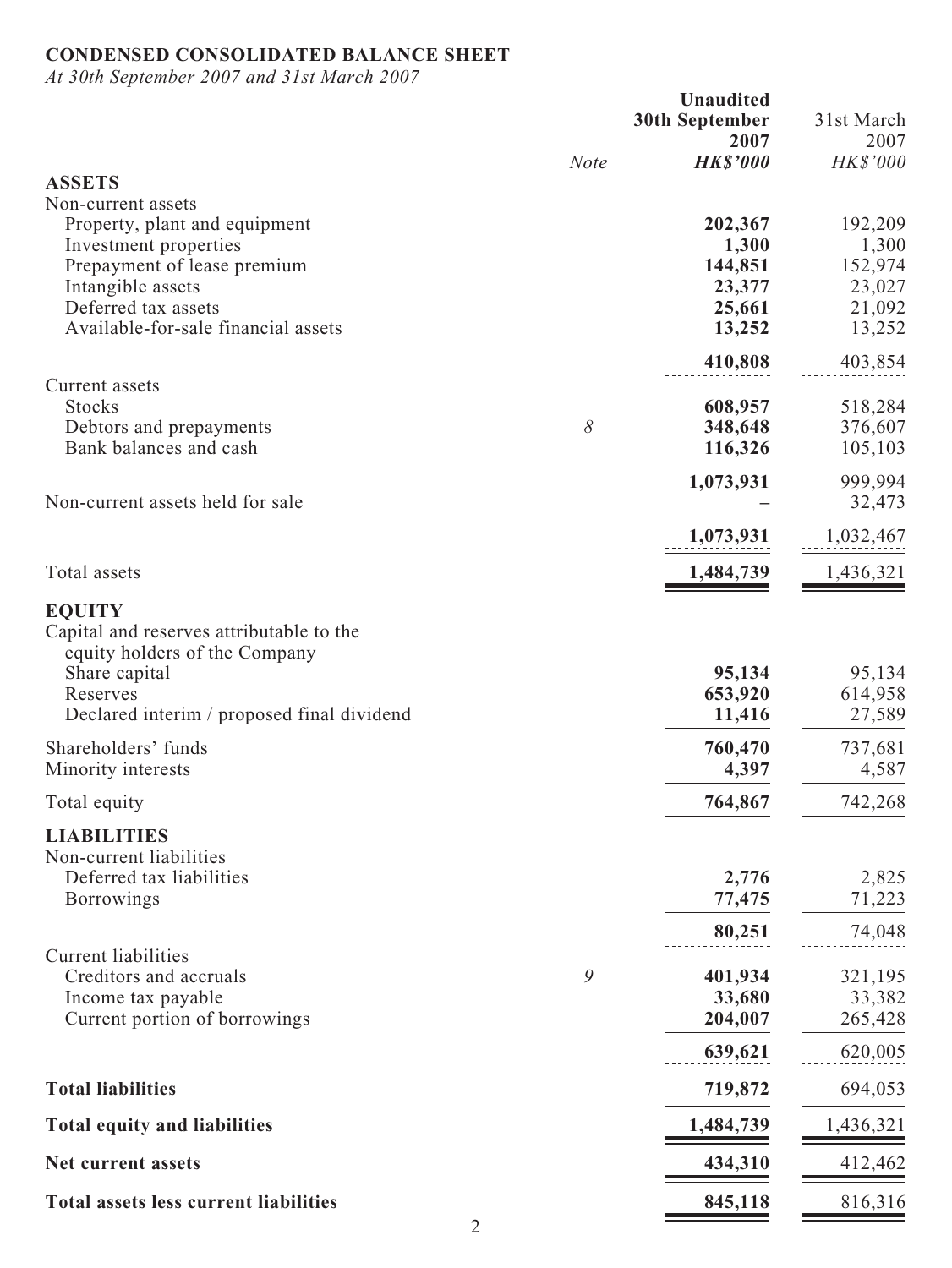### **NOTES TO CONDENSED CONSOLIDATED INTERIM FINANCIAL INFORMATION**

#### **1. Basis of preparation**

These unaudited condensed consolidated interim financial information have been prepared in accordance with Hong Kong Accounting Standard ("HKAS") 34 "Interim Financial Reporting" issued by the Hong Kong Institute of Certified Public Accountants ("HKICPA"), and the applicable requirements of Appendix 16 of the Rules Governing the Listing of Securities on The Stock Exchange of Hong Kong Limited (the "Stock Exchange").

The condensed consolidated interim financial information should be read in conjunction with the 2007 annual financial statements.

The accounting policies and methods of computation used in the preparation of these condensed consolidated interim financial information are consistent with those used in the annual financial statements for the year ended 31st March 2007.

Certain new standards, amendments to standards and interpretations of Hong Kong Financial Reporting Standards ("HKFRS") issued by HKICPA have been published and are effective for accounting periods beginning on or after 1st April 2007. Those that are relevant to the Group's operations are as follows:

| Amendment to HKAS 1 | Capital disclosures                        |
|---------------------|--------------------------------------------|
| HKFRS7              | Financial instruments: Disclosure          |
| $HK(IFRIC)$ -Int 8  | Scope of HKFRS 2                           |
| $HK(IFRIC)$ -Int 9  | Reassessment of Embedded Derivatives       |
| HK(IFRIC)-Int 10    | Interim Financial Reporting and Impairment |

The adoption of the above new and revised accounting standards has no significant impact on the Group interim results and financial position.

The Group has not early adopted any new standards, amendments to standards and interpretations of HKFRS which have been issued but not yet effective for the financial year ending 31st March 2008.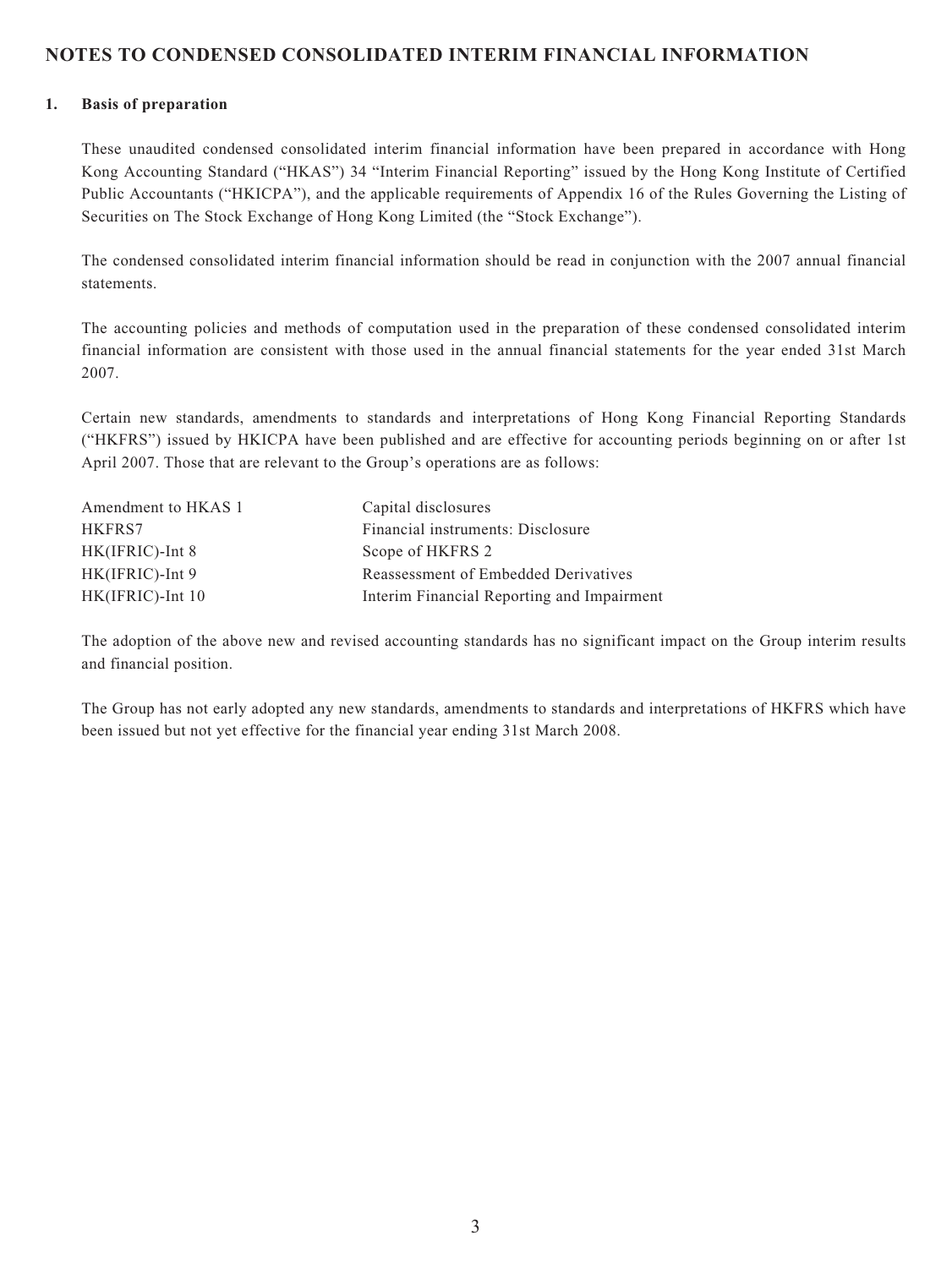### **2. SEGMENT INFORMATION**

# **Primary reporting format – business segments**

|                 |                 | Property                                                   | <b>Group Total</b>                                                                                |
|-----------------|-----------------|------------------------------------------------------------|---------------------------------------------------------------------------------------------------|
| Watch           | Optical         |                                                            |                                                                                                   |
| <b>HK\$'000</b> | <b>HK\$'000</b> | <b>HK\$'000</b>                                            | <b>HK\$'000</b>                                                                                   |
|                 |                 |                                                            |                                                                                                   |
| 647,378         | 372,378         | 7,700                                                      | 1,027,456                                                                                         |
|                 |                 | (6, 448)                                                   | (6, 448)                                                                                          |
| 647,378         | 372,378         | 1,252                                                      | 1,021,008                                                                                         |
| 46,669          | 31,483          | 16,566                                                     | 94,718                                                                                            |
|                 |                 |                                                            | 2,120                                                                                             |
|                 |                 |                                                            | (20, 742)                                                                                         |
|                 |                 |                                                            | 76,096                                                                                            |
|                 |                 |                                                            | (9,066)                                                                                           |
|                 |                 |                                                            | 67,030                                                                                            |
|                 |                 |                                                            | (16, 884)                                                                                         |
|                 |                 |                                                            | 50,146                                                                                            |
|                 |                 |                                                            |                                                                                                   |
|                 |                 | Property                                                   | Group Total                                                                                       |
| Watch           | Optical         |                                                            |                                                                                                   |
| HK\$'000        | HK\$'000        | HK\$'000                                                   | HK\$'000                                                                                          |
|                 |                 |                                                            |                                                                                                   |
|                 |                 |                                                            | 816,152                                                                                           |
|                 |                 |                                                            | (3, 412)                                                                                          |
| 513,662         | 297,329         | 1,749                                                      | 812,740                                                                                           |
| 30,425          | 27,752          | 1,841                                                      | 60,018                                                                                            |
|                 |                 |                                                            | 30,527                                                                                            |
|                 |                 |                                                            | (17, 598)                                                                                         |
|                 |                 |                                                            | 72,947                                                                                            |
|                 |                 |                                                            | (11,007)                                                                                          |
|                 |                 |                                                            |                                                                                                   |
|                 |                 |                                                            |                                                                                                   |
|                 |                 |                                                            | 61,940<br>(18, 725)                                                                               |
|                 | 513,662         | <b>Retail and trading</b><br>Retail and trading<br>297,329 | Six months ended 30th September 2007<br>Six months ended 30th September 2006<br>5,161<br>(3, 412) |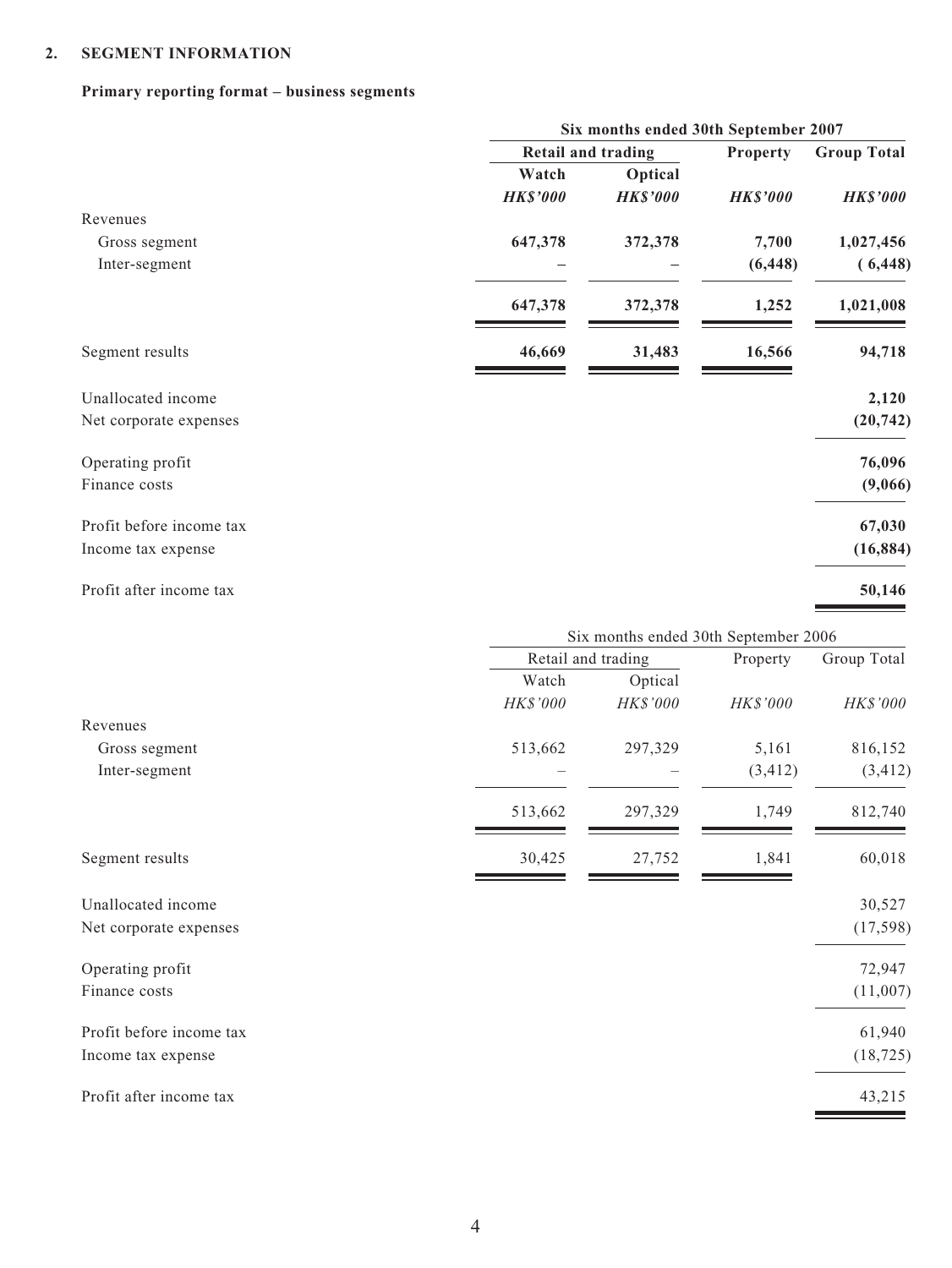### **2. SEGMENT INFORMATION (continued)**

### **Secondary reporting format – geographical segments**

|                              | Six months ended 30th September |                 |                        |                 |
|------------------------------|---------------------------------|-----------------|------------------------|-----------------|
|                              |                                 | <b>Revenues</b> | <b>Segment Results</b> |                 |
|                              | 2007                            | 2006            | 2007                   | 2006            |
|                              | <b>HKS'000</b>                  | <i>HK\$'000</i> | <b>HKS'000</b>         | <i>HK\$'000</i> |
| Hong Kong                    | 552,278                         | 449,948         | 67,040                 | 24,357          |
| South East and Far East Asia | 404,440                         | 313,101         | 51,068                 | 47,421          |
| Europe                       | 4,621                           | 7,369           | (7, 345)               | (5, 153)        |
| North America                | 1,284                           | 1,380           | 348                    | 491             |
| Mainland China               | 58,385                          | 40,942          | (16,393)               | (7,098)         |
|                              | 1,021,008                       | 812,740         | 94,718                 | 60,018          |

#### **3. OTHER (LOSSES)/GAINS AND OTHER INCOME**

|                                                                           |             | Six months ended<br>30th September |                  |
|---------------------------------------------------------------------------|-------------|------------------------------------|------------------|
|                                                                           |             | 2007<br><b>HK\$'000</b>            | 2006<br>HK\$'000 |
| Other (losses)/gains                                                      |             |                                    |                  |
| Gain on disposal of financial assets at fair value through profit or loss | <b>Note</b> |                                    | 29,250           |
| Exchange (loss)/gain                                                      |             | (975)                              | 7,371            |
|                                                                           |             | (975)                              | 36,621           |

*Note:* On 23rd August 2006, the Group disposed of its entire holding of 30 million shares of a financial asset at fair value through profit or loss at HK\$4 per share, attributable to a gain of HK\$29,250,000 recorded in the six months ended 30th September 2006.

|                                | Six months ended |          |
|--------------------------------|------------------|----------|
|                                | 30th September   |          |
|                                | 2007             | 2006     |
|                                | <b>HK\$'000</b>  | HK\$'000 |
| Other income                   |                  |          |
| Building management fee income | 1,410            | 1,433    |
| Dividend income                |                  | 1,381    |
| Interest income                | 1,917            | 2,334    |
| Sundries                       | 6,540            | 6,161    |
|                                | 9,867            | 11,309   |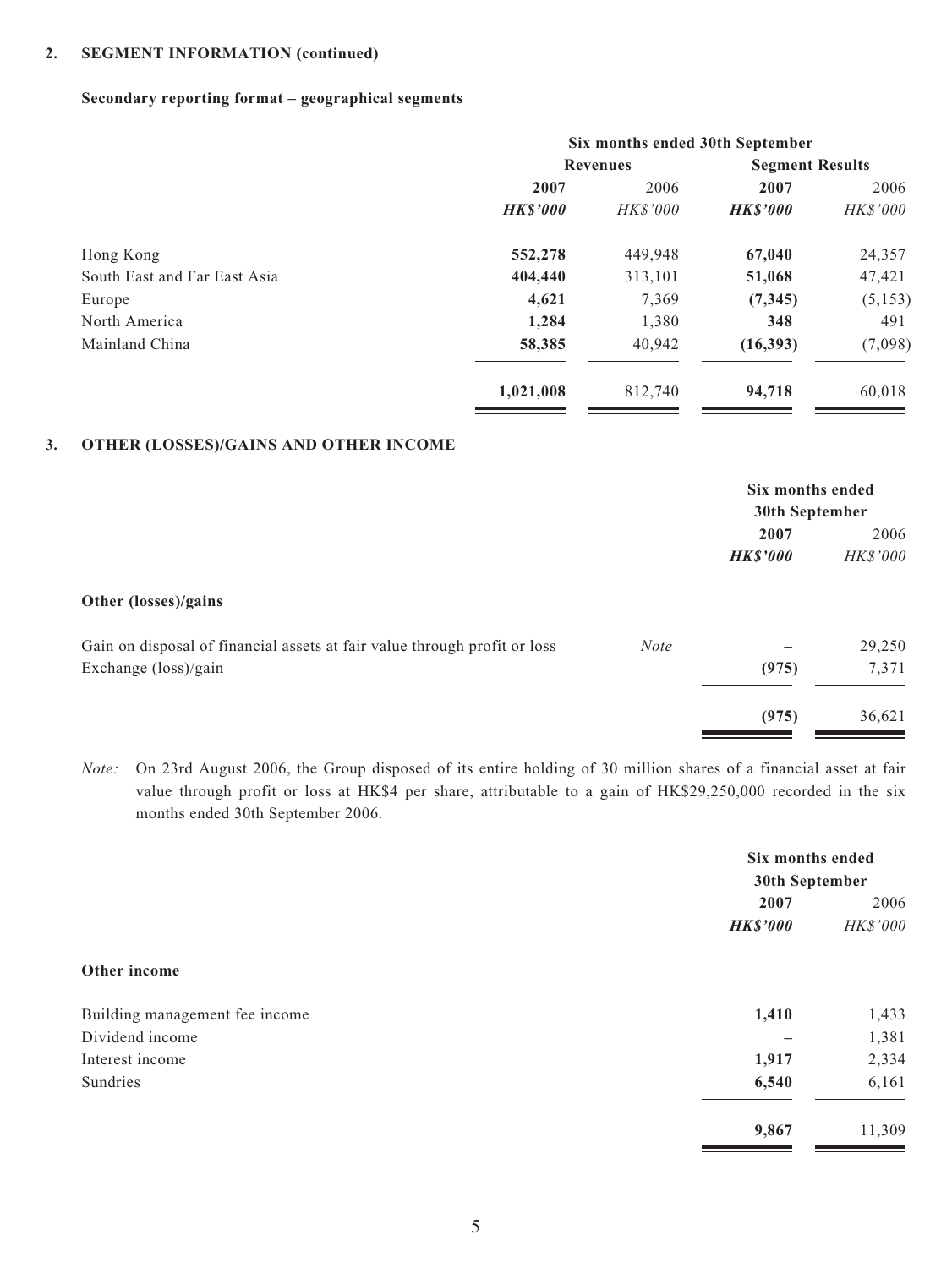### **4. EXPENSES BY NATURE**

Expenses included in arriving at the profit before income tax are analysed as follows:

|                                                   | Six months ended<br>30th September |                          |
|---------------------------------------------------|------------------------------------|--------------------------|
|                                                   | 2007                               | 2006                     |
|                                                   | <b>HKS'000</b>                     | <i>HK\$'000</i>          |
| Depreciation of property, plant and equipment     |                                    |                          |
| $-$ Owned                                         | 31,523                             | 25,027                   |
| – Leased                                          | 196                                | 243                      |
| Amortisation of prepayment of lease premium       | 4,774                              | 4,462                    |
| Loss on disposal of property, plant and equipment | 858                                | 411                      |
| Provision for stocks                              | 3,087                              | 813                      |
| Reversal of bad debts provision                   | (18, 584)                          | $\overline{\phantom{m}}$ |
| Impairment of debtors and bad debts written off   | 1,041                              | 800                      |

#### **5. INCOME TAX EXPENSE**

Hong Kong profits tax has been provided at the rate of 17.5% on the estimated assessable profits for the six months ended 30th September 2007 (2006: 17.5%) less relief for available tax losses. Taxation on overseas profits has been calculated on the estimated assessable profits for the six months ended 30th September 2007 at the rates of taxation prevailing in the territories in which the Group operates.

The amount of income tax charged to the consolidated income statement represents:

|                                           | Six months ended |                |  |
|-------------------------------------------|------------------|----------------|--|
|                                           |                  | 30th September |  |
|                                           | 2007             | 2006           |  |
|                                           | <b>HK\$'000</b>  | HK\$'000       |  |
| Current tax                               |                  |                |  |
| Hong Kong profits tax                     | 9,829            | 5,227          |  |
| Overseas profits tax                      | 11,978           | 10,654         |  |
| Over provisions in respect of prior years | (333)            | (929)          |  |
|                                           | 21,474           | 14,952         |  |
| Deferred income tax                       | (4,590)          | 3,773          |  |
| Income tax expense                        | 16,884           | 18,725         |  |
|                                           |                  |                |  |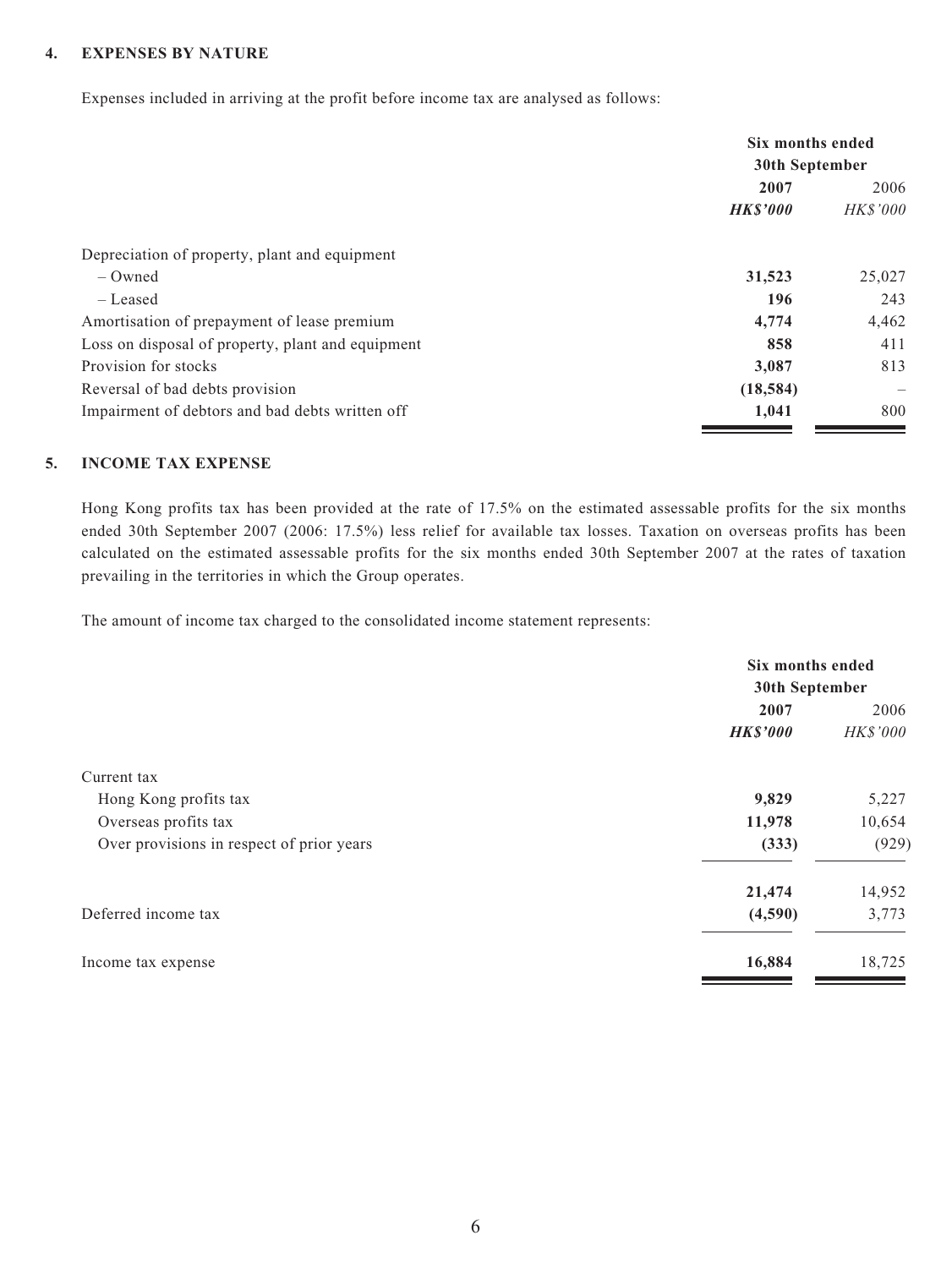|                                                                      | Six months ended |                 |
|----------------------------------------------------------------------|------------------|-----------------|
|                                                                      | 30th September   |                 |
|                                                                      | 2007             | 2006            |
|                                                                      | <b>HKS'000</b>   | <i>HK\$'000</i> |
| Interim, declared, of HK\$0.012 (2006: HK\$0.011) per ordinary share | 11,416           | 10,465          |

At a meeting held on 19th December 2007, the directors declared an interim dividend of HK\$0.012 per ordinary share. This dividend is not recognized as a liability at the balance sheet date, but will be reflected as an appropriation of retained earnings for the year ending 31st March 2008.

### **7. EARNINGS PER SHARE**

#### **Basic**

Basic earnings per share is calculated by dividing the Group's profit attributable to equity holders by the weighted average number of ordinary shares in issue during the period.

|                                                                 | Six months ended<br>30th September |         |
|-----------------------------------------------------------------|------------------------------------|---------|
|                                                                 | 2007                               | 2006    |
| Weighted average number of ordinary shares in issue (thousands) | 951,340                            | 951,340 |
| Group's profit attributable to equity holders (HK\$'000)        | 49,911                             | 42,677  |
| Basic earnings per share (HK cents per share)                   | 5.25                               | 4.49    |

### **Diluted**

There were no dilutive potential ordinary shares in existence during the six months ended 30th September 2007 and 2006.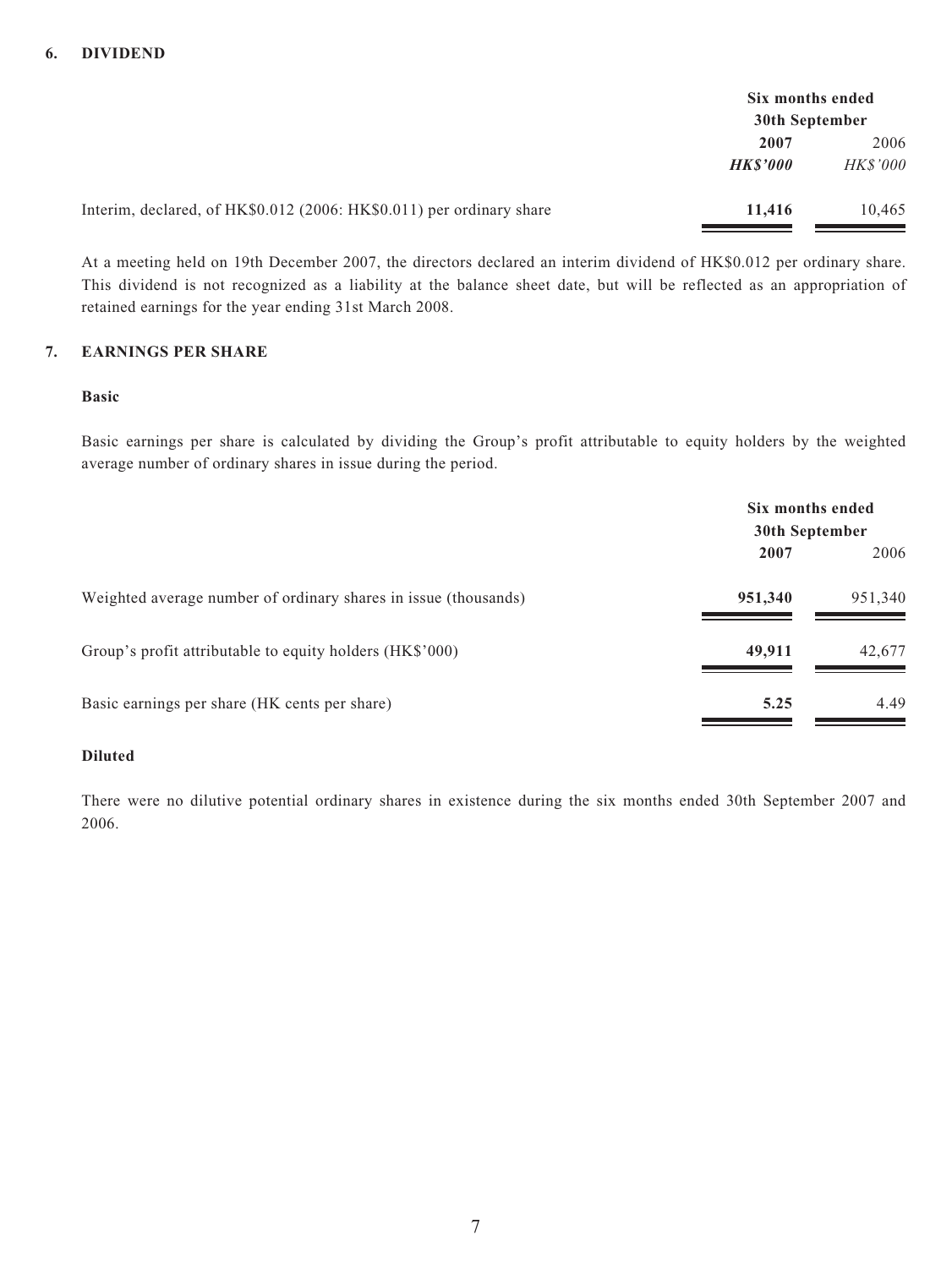### **8. DEBTORS AND PREPAYMENTS**

The Group allows an average credit period of 60 days to its trade debtors. Included in debtors and prepayments are trade debtors (net of impairment of debtors) with the following aging analysis:

|                                         | 30th September  | 31st March |
|-----------------------------------------|-----------------|------------|
|                                         | 2007            | 2007       |
|                                         | <b>HK\$'000</b> | HK\$'000   |
| Trade debtors                           |                 |            |
| Below 60 days                           | 65,298          | 54,492     |
| Over 60 days                            | 92,636          | 66,703     |
|                                         | 157,934         | 121,195    |
| Deposits, prepayments and other debtors | 190,714         | 255,412    |
|                                         | 348,648         | 376,607    |

#### **9. CREDITORS AND ACCRUALS**

Included in creditors and accruals are trade creditors with the following aging analysis:

|                                                        | 30th September  | 31st March |
|--------------------------------------------------------|-----------------|------------|
|                                                        | 2007            | 2007       |
|                                                        | <b>HK\$'000</b> | HK\$'000   |
| Trade creditors                                        |                 |            |
| Below 60 days                                          | 193,310         | 128,382    |
| Over 60 days                                           | 62,779          | 46,797     |
|                                                        | 256,089         | 175,179    |
| Other creditors and accruals                           | 145,845         | 146,016    |
|                                                        | 401,934         | 321,195    |
| <b>COMMITMENTS</b>                                     |                 |            |
|                                                        | 30th September  | 31st March |
|                                                        | 2007            | 2007       |
|                                                        | <b>HK\$'000</b> | HK\$'000   |
| Capital commitments for property, plant and equipment: |                 |            |
| Contracted but not provided for                        |                 | 1,382      |

### **11. SUBSEQUENT EVENT**

**10.** 

On 6th December 2007, the Group entered into an agreement with an independent third party for the acquisition (the "Acquisition") of a property located in Hong Kong at a consideration of HK\$62,000,000. Completion is expected to be on or before 3rd March 2008. The current intended purpose for the Acquisition is for the Group's own retail shop uses. A separate announcement about the Acquisition was made on 10th December 2007.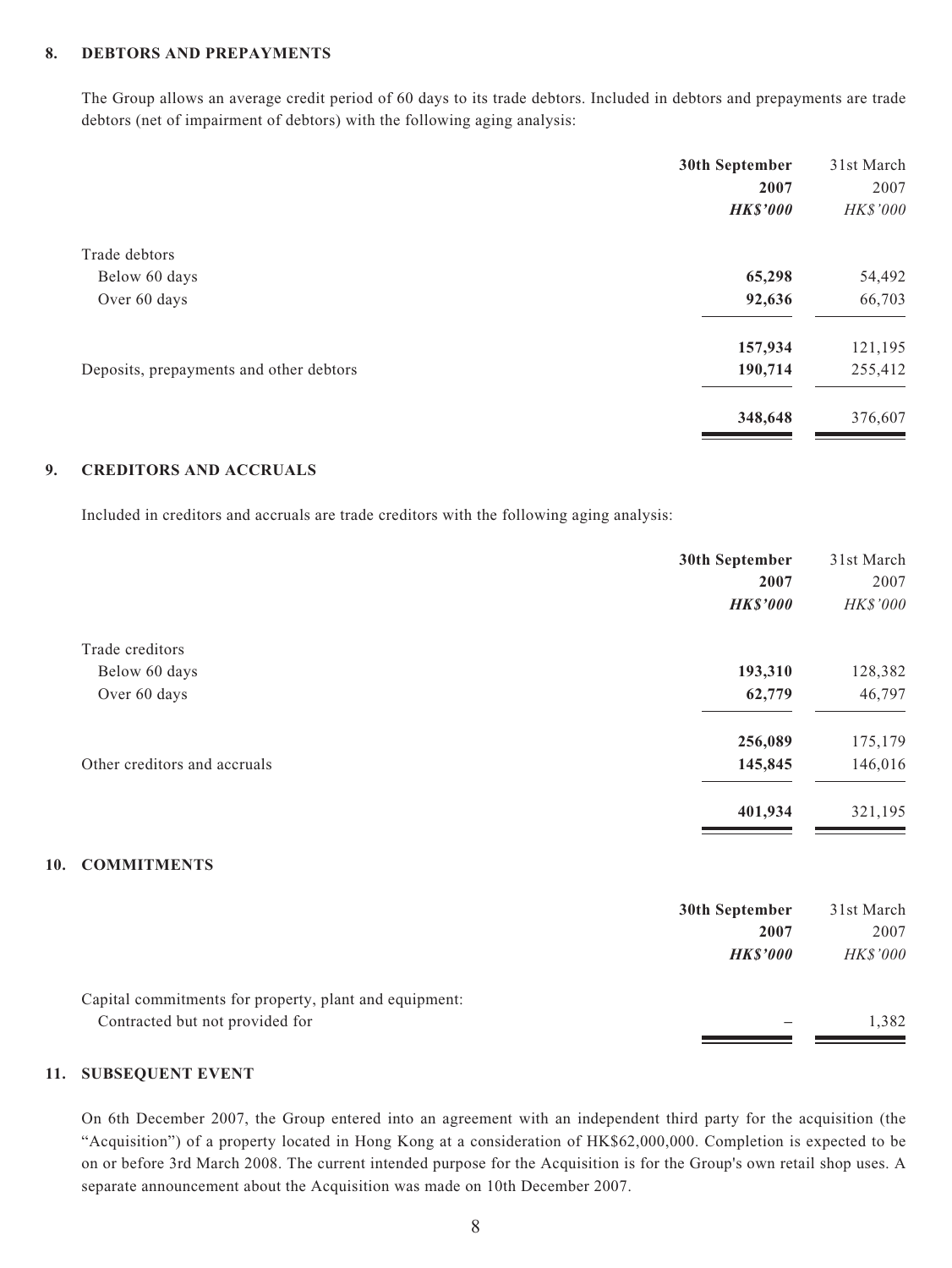# **MANAGEMENT DISCUSSION AND ANALYSIS**

# **REVIEW OF GROUP OPERATIONS**

After undergoing a few years of restructuring, the Group now presents a set of results primarily based on its core watch and optical businesses.

The Group is pleased to announce a net contribution to its shareholders of HK\$50 million after tax and minority interests for the first six months ended 30th September 2007 compared to HK\$43 million over the same period last year, an increase of 17%. Group turnover was HK\$1 billion up by 26% compared to HK\$813 million for the first six months of last year.

Our core watch and optical businesses reported an EBIT of HK\$78 million up 33.4% and turnover of around HK\$1 billion up 26% compared to HK\$811 million during the same period last year.

The Directors have proposed that an interim dividend of HK\$0.012 per share, representing an increase of 9% compared to the first six months ended 30th September 2006, be payable to its shareholders.

# **WATCH RETAIL BUSINESS**

The Group's watch retail business comprising of "CITY CHAIN", "moments", "CITHARA" and " $C^{2}$ ", reported satisfactory growth in both EBIT and turnover for the first six months. Turnover and EBIT were up by 27% and 26% respectively. Generally, buoyant sentiment contributed to these results.

Our operations in Hong Kong and Macau reported a 24% increase in turnover and an EBIT of HK\$18 million compared to HK\$8 million during the same period last year.

Overall, operations in Singapore, Malaysia and Thailand continued to return strong double digit turnover growth reporting an EBIT of HK\$23 million compared to HK\$20 million during the first six months of last year. While Malaysia was a major contributor to turnover and EBIT growth, Singapore and Thailand reported lower EBIT. In Singapore, the recent increase in GST had an initial impact but turnover growth has now normalized. A smaller currency gain in Singapore also affected EBIT. In Thailand, the dip in EBIT was due to a currency loss.

We are continuing to grow our Mainland operations with the opening of more shops to drive turnover growth. For the period under review, turnover growth of 41% was reported but was insufficient to set off initial shop setting up costs. A loss of HK\$12 million was reported compared to a loss of HK\$6 million during the corresponding period last year. Despite this, we continue to view the Mainland as a key component of future growth.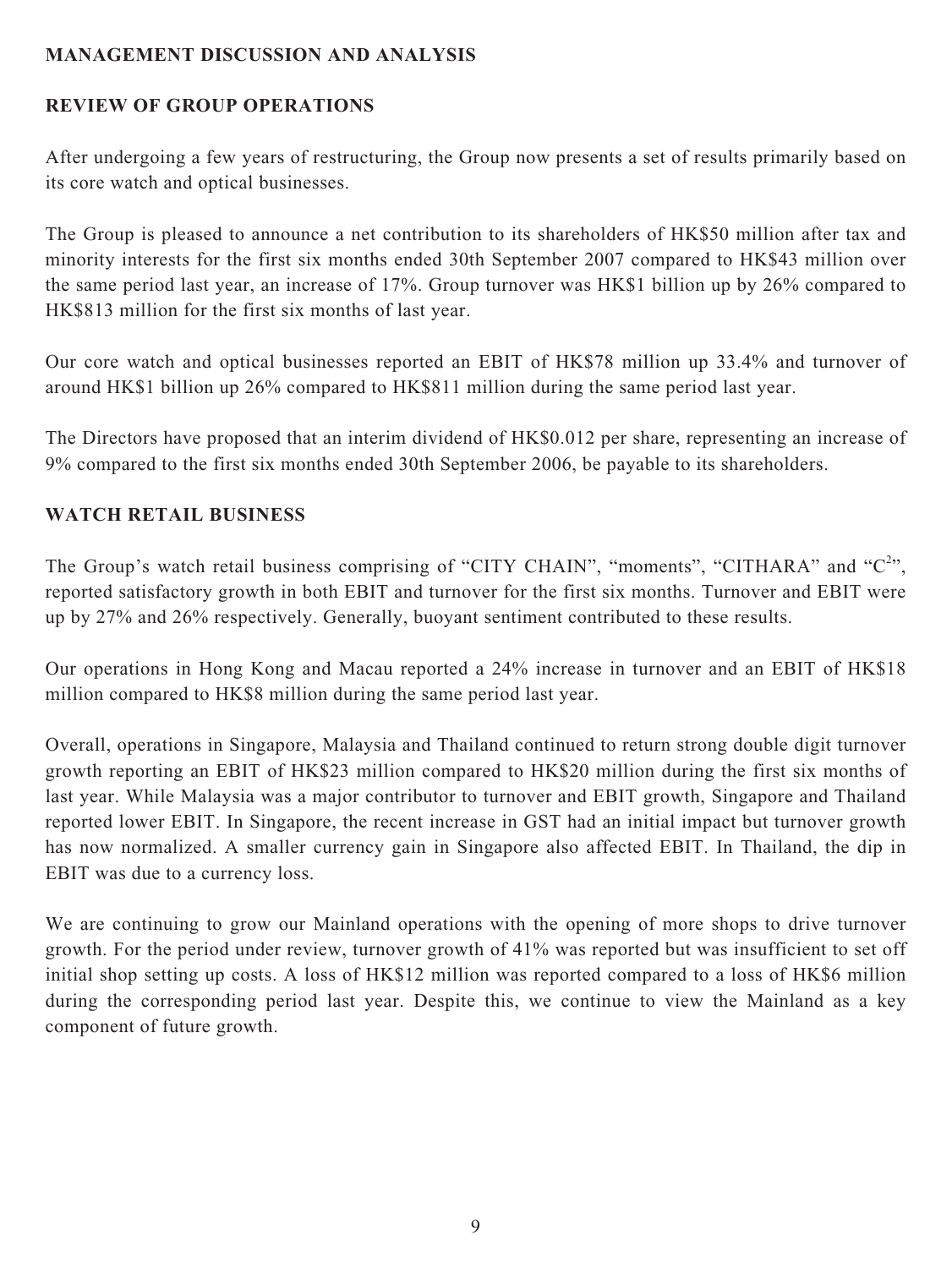# **OPTICAL RETAIL BUSINESS**

The Group's optical retail business comprising "OPTICAL 88", "INSIGHT", "IZE" and "EYE-Q" returned good results. EBIT was HK\$31 million compared to an EBIT of HK\$28 million during the same period last year. Turnover was up 25%.

Although sentiment was generally buoyant, competition was also intense in Hong Kong and Macau. Notwithstanding this, our operations reported an increase in turnover of 22% and an EBIT of HK\$29 million compared to HK\$20 million during the first six months of last year.

Our optical operations in Singapore, Malaysia and Thailand reported strong turnover growth of 30% compared to the same period last year. New shops were opened in these three countries where local underlying sentiment continues to be strong. However, turnover at these new shops could not set off initial shop setting up costs. Unlike the watch business, relationships between optometrists and customers require time to build up and this impacted new shop turnover. EBIT for the relevant period was therefore slightly lower at nearly HK\$7 million compared to an EBIT of HK\$8 million last year. There were also other contributing factors like a lower exchange gain in the case of Singapore and an exchange loss in Thailand. We expect even stronger turnover growth in the next half year as performance at these new shops improve.

Mainland operations continued to report double digit turnover growth due to the opening of more shops and also improvement in same shop sales. Turnover was up by 56%. Compared to the same period last year, same shop turnover growth was up 35%. However, as expected, a loss was recorded as turnover growth was not sufficient to set off initial shop setting up costs. Despite this, we similarly continue to view this segment of the business as a key component of future growth.

# **WHOLESALE, WATCH ASSEMBLY AND EXPORT TRADING**

Thong Sia Group, Stelux' wholesale arm operating in Hong Kong, Singapore, Malaysia and Taiwan continued its stellar run and was a major profit contributor for this business segment. A strong growth in turnover of 26% was reported leading to a strong growth in EBIT of 45% compared to the same period last year.

Whilst, our export arm recorded a further narrowing of losses compared to the relevant period last year, turnover has not picked up. Results are expected to improve in the next six months with the product launch of recently signed licensed brands.

Our watch assembly unit, which produces for the Group reported a positive EBIT due to increases in turnover of the Group's watch business.

At our Swiss subsidiary, Universal Geneve S.A., work continues on the development of the second generation "MICROTOR" movement. This subsidiary reported a larger loss of HK\$7.5 million compared to HK\$6 million. The slightly larger loss was due to the weakness of the US dollar. Losses stemming from research, development and marketing costs will continue to be expensed and periodic performance reviews will continue.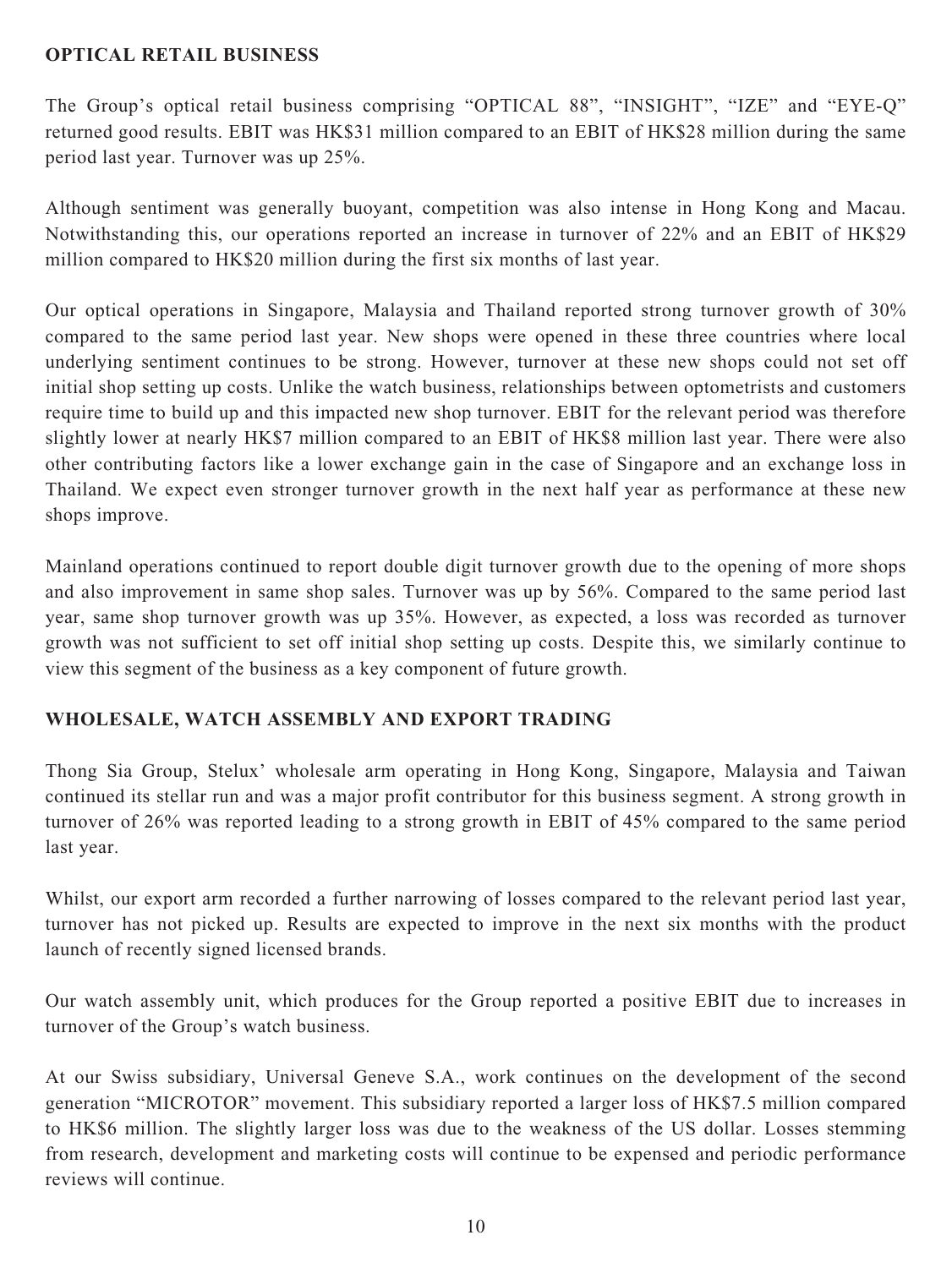# **FINANCE**

The Group's borrowings at balance sheet date were HK\$281 million (at 31st March 2007: HK\$337 million), out of which, HK\$204 million (at 31st March 2007: HK\$265 million) were repayable within 12 months. The Group's gearing ratio at balance sheet date was 0.37 (at 31st March 2007: 0.46), which was calculated based on the Group's borrowings and shareholders' funds of HK\$760 million (at 31st March 2007: HK\$738 million).

Of the Group's borrowings, 3% (at 31st March 2007: 3%) were denominated in foreign currencies. The Group's bank borrowings denominated in Hong Kong Dollars were on a floating rate basis at either bank prime lending rates or short term inter-bank offer rates.

The Group does not engage in speculative derivative trading.

The Group enters into forward foreign exchange contracts when it is deemed appropriate as hedges against its foreign currency exposures. The forward foreign exchange contracts are used to settle trade creditors and operating expenses. The hedging activities are regularly reviewed by the Group.

As at 30th September 2007, the Group does not have any significant contingent liabilities.

# **CAPITAL STRUCTURE OF THE GROUP**

There was no change in the capital structure of the Group during the period.

# **CHANGES IN THE COMPOSITION OF THE GROUP DURING THE INTERIM PERIOD**

There was no change in the composition of the Group during the period.

# **SEGMENTAL INFORMATION**

An analysis of the Group's segment turnover and segment results by business activities and markets is shown in note 2 to the condensed interim financial information.

# **NUMBER AND REMUNERATION OF EMPLOYEES, REMUNERATION POLICIES, BONUS AND TRAINING SCHEMES**

The Group's remuneration policies are reviewed on a regular basis and remuneration packages are in line with market practices in the relevant countries where the Group operates. As of 30th September 2007, the Group had 2,888 (at 30th September 2006: 2,565) employees.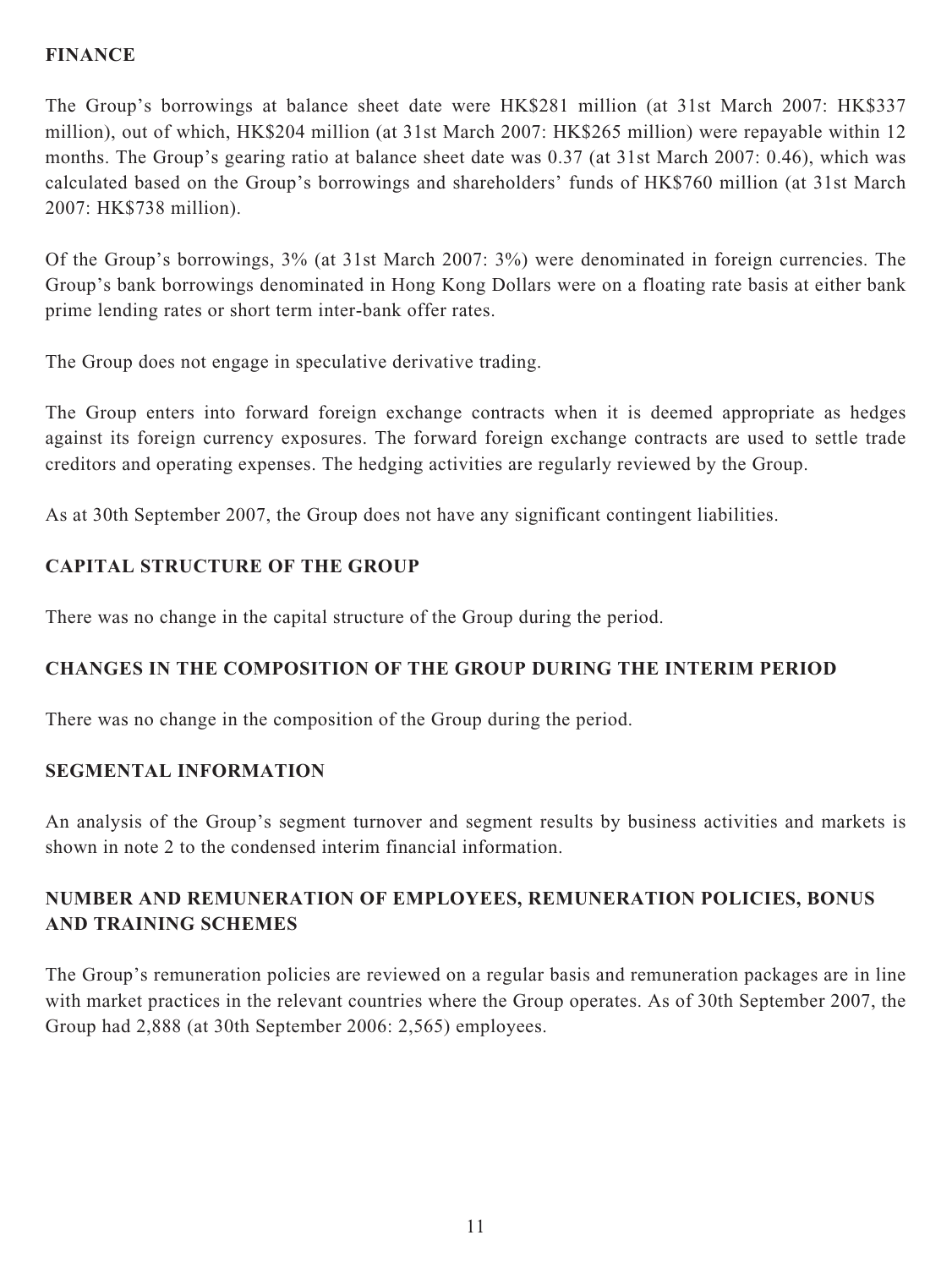# **DETAILS OF THE CHARGES ON GROUP ASSETS**

At 30th September 2007, certain of the Group's property, plant and equipment amounting to HK\$55 million (at 31st March 2007: HK\$55 million) and leasehold land amounting to HK\$96 million (31st March 2007: HK\$100 million) were pledged to secure banking facilities granted to the Group. No investment properties were pledged to secure banking facilities of the Group (at 31st March 2007: Nil).

# **CLOSURE OF REGISTER OF MEMBERS**

The Register of Members of the Company will be closed from 29th January 2008 (Tuesday) to 2nd February 2008 (Saturday) both days inclusive, during which period no transfer of shares will be effected. In order to qualify for the entitlement to the interim dividend, all transfers accompanied by the relevant share certificates must be lodged with the Company's Hong Kong Registrar, Computershare Hong Kong Investor Services Limited, 1712-1716, 17th Floor, Hopewell Centre, 183 Queen's Road East, Wanchai, Hong Kong for registration no later than 4:00 p.m. on 28th January 2008 (Monday). The interim dividend will be paid on 15th February 2008 (Friday).

# **PURCHASE, SALE OR REDEMPTION OF LISTED SECURITIES**

The Company has not redeemed any of its shares during the period. Neither the Company nor any of its subsidiaries has purchased or sold any of the Company's shares during the period.

# **CORPORATE GOVERNANCE**

During the six months ended 30th September 2007, the Company has complied with the code provisions of the Code on Corporate Governance Practices (the "Code Provisions") as set out in Appendix 14 of the Listing Rules, except for the following deviations:–

# **Code Provision A.4.2**

Under Code Provision A.4.2, every director, including those appointed for a specific term, should be subject to retirement by rotation at least once every three years. Not all Directors of the Company retire strictly under Code Provision A.4.2 but in accordance with the Company's Bye-Laws. Bye-Law 110(A) stipulates that one-third of the Directors of the Company who have been longest serving in office since their last election, except the Chairman, Vice-Chairman or Chief Executive Officer, shall retire from office by rotation at each annual general meeting.

# **Code Provision B.1.3**

This Code Provision deals with the terms of reference of the remuneration committee. The Company has adopted the terms of reference under Code Provision B.1.3 except that the terms of reference do not include reviewing and determining the remuneration packages of senior management. The Company believes that the remuneration packages of senior management should be the responsibility of the executive directors as they are in a better position to appraise the performance of senior management.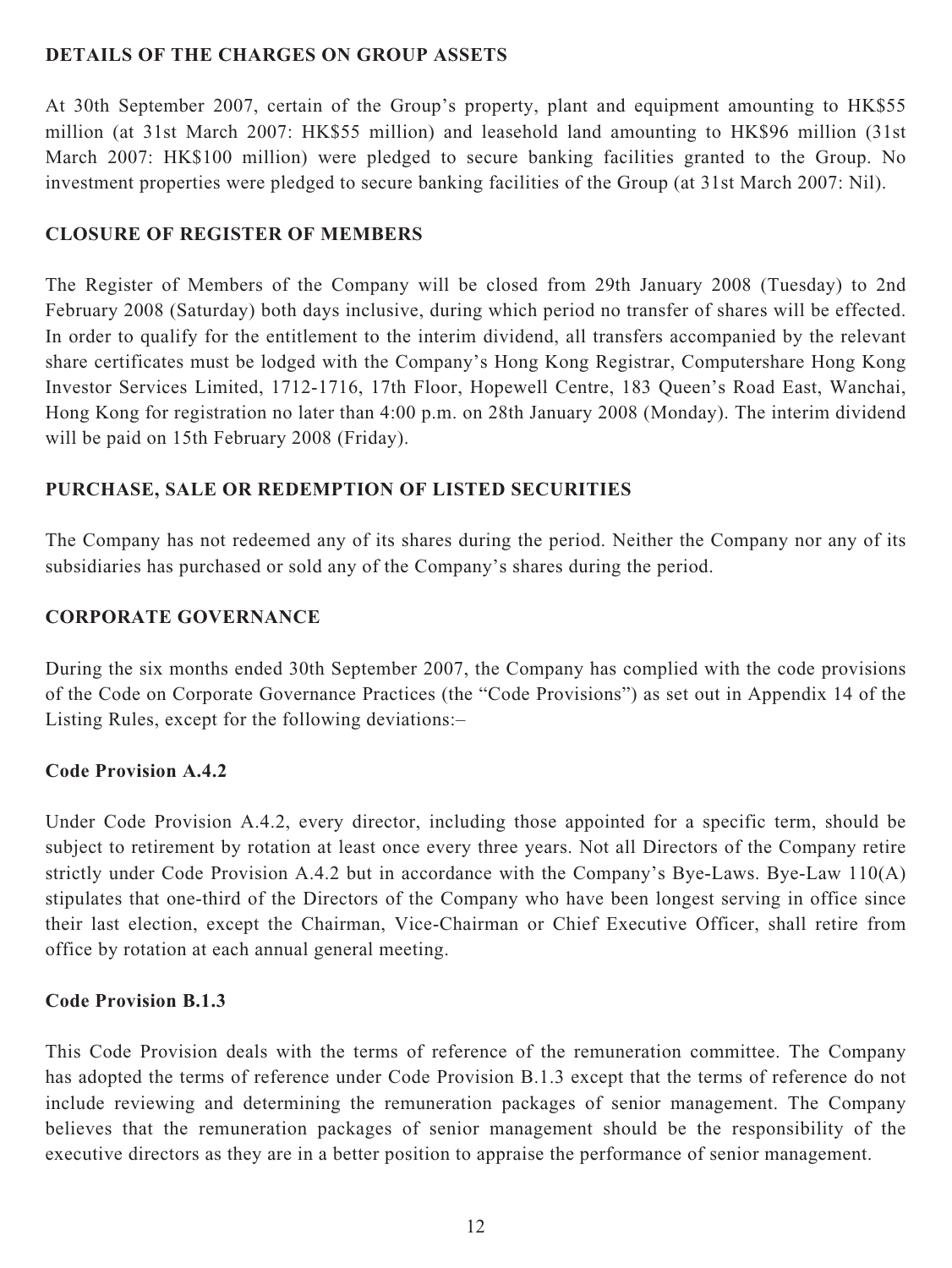# **Code Provision E.1.2**

Under the first part of Code Provision E.1.2, the Chairman of the Board should attend annual general meetings. The Chairman of the Board did not attend the annual general meeting of the Company held on 6th September 2007 as he was not in Hong Kong.

# **Audit Committee**

On 14th December 2007, the Audit Committee together with the management of the Company reviewed the accounting principles and practices adopted by the Group and discussed auditing, internal control and financial reporting matters including review of the Group's results for the six months ended 30th September 2007 before they were presented to the board of directors for approval.

# **Remuneration Committee**

The Remuneration Committee held a meeting on 23rd July 2007 to review the bonus entitlement of certain executive directors.

# **Model Code for Securities Transactions by Directors of Listed Issuers**

The Company has adopted the Model Code for Securities Transactions by Directors of Listed Companies contained in Appendix 10 of the Listing Rules (the "Model Code") as the code of conduct regarding director's securities transactions.

The Company has also made specific enquiry of all its directors to ascertain whether they have complied with or whether there has been any non-compliance with the required standard set out in the Model Code.

All directors complied with the provisions of the Model Code during the six months ended 30th September 2007.

# **PUBLICATION OF FINANCIAL INFORMATION AND INTERIM REPORT**

This results announcement is published on the website of The Stock Exchange of Hong Kong Limited at www.hkex.com.hk under "Latest Listed Company Information" and the Company's website at www. irasia.com/listco/hk/stelux under "Announcement & Notices". The Company's Interim Report for 2007/2008 will be despatched to the shareholders of the Company and will also be available on the above websites in due course.

> On behalf of the Board **Joseph C. C. Wong** *Vice Chairman and Chief Executive Officer*

Hong Kong, 19th December 2007